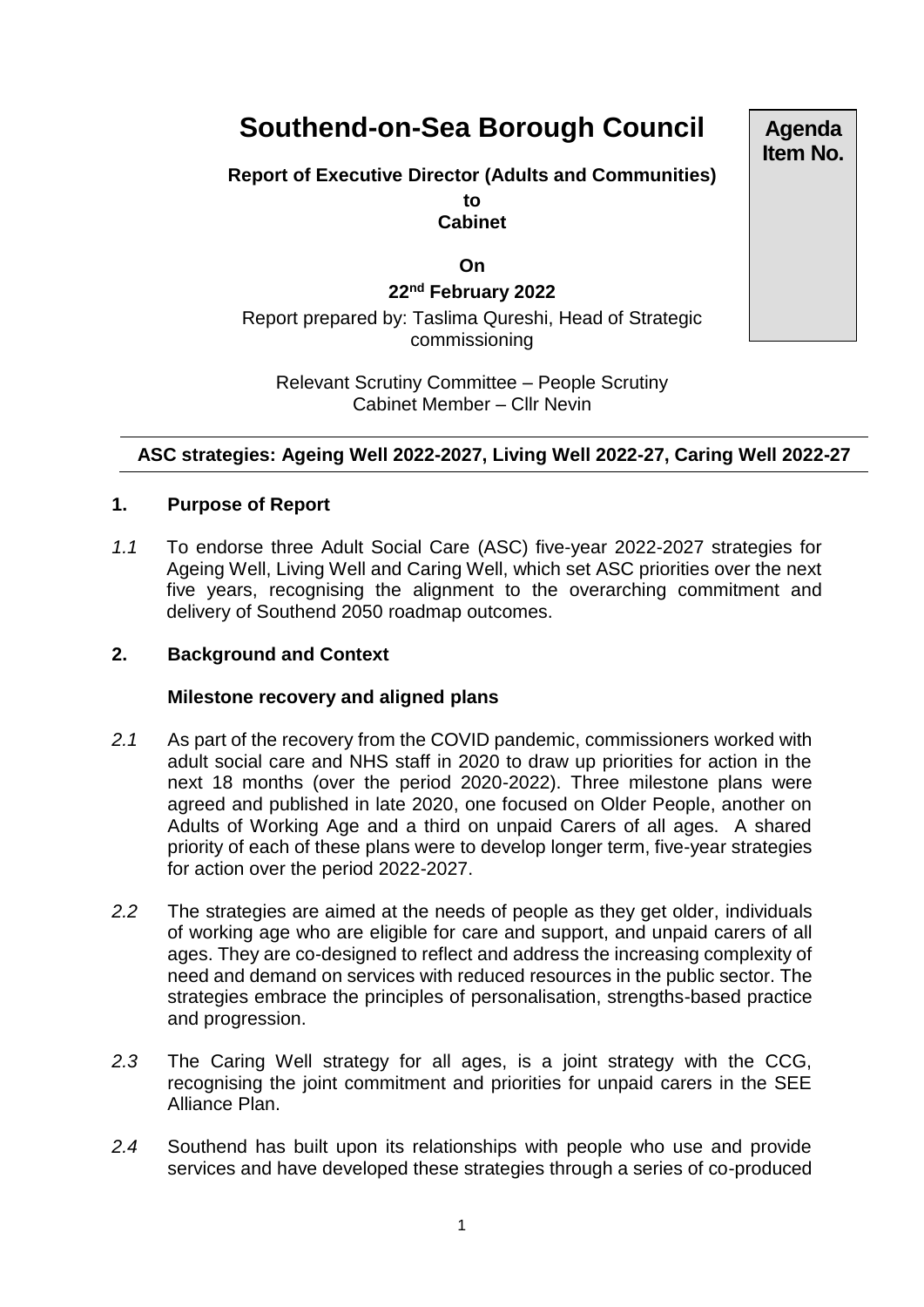events. These conversations have produced a unique opportunity to bring all people and stakeholders together in identifying strategic priorities and they are committed to driving this forward.

*2.5* The strategies outline what people have told us are important to them and how we will deliver to those priorities. In short, the strategies aim to ensure all people accessing care and support have a better quality of life through living locally and feeling valued, where they feel safe and well, and where they have access to effective personal support which promotes independence, choice, and control.

#### **Delivery action plans**

- *2.6* The strategies will have annual co-produced SMART delivery action plans developed through two steering groups, one for Adults and one for Carers, ensuring Health, Social Care, Providers and people who use service are represented.
- *2.7* The co-produced action plans will be developed against the priorities that have been identified in the strategies, which are tied to 2050 ambitions. Progress of the delivery of the action plans will be monitored through these steering groups and the ASC recovery board, with further oversight being provided by the Health and Wellbeing Board.

| <b>Timeline</b>        | Living well, Ageing well, Caring well 2022-2027     |  |  |  |  |
|------------------------|-----------------------------------------------------|--|--|--|--|
|                        | strategies                                          |  |  |  |  |
| <b>Aug and Sept 21</b> | Public consultation $02/08/21 - 26/09/21$           |  |  |  |  |
| <b>Oct 21</b>          | Amend drafts based on consultation                  |  |  |  |  |
| November 21            | Feedback loop to participants that took part in co- |  |  |  |  |
|                        | production.                                         |  |  |  |  |
| <b>December</b>        | Final drafts to publishers for design               |  |  |  |  |
|                        | DMT:23rd December 21                                |  |  |  |  |
| <b>January and Feb</b> | Approval governance                                 |  |  |  |  |
| 21                     | <b>CMT: 26th Jan 22</b>                             |  |  |  |  |
|                        | EB: $8TH$ Feb 22                                    |  |  |  |  |
|                        | Cabinet: 22 <sup>nd</sup> February 22               |  |  |  |  |
|                        | Publication                                         |  |  |  |  |

#### **Governance timeline for publication**

#### **3. Next Step**

- *3.1* Develop a standardised process for ongoing engagement and co-production and build on these open discussions
- *3.2* Work to establish a baseline of where we are now to allow us to monitor progress on where we want to get to by 2027.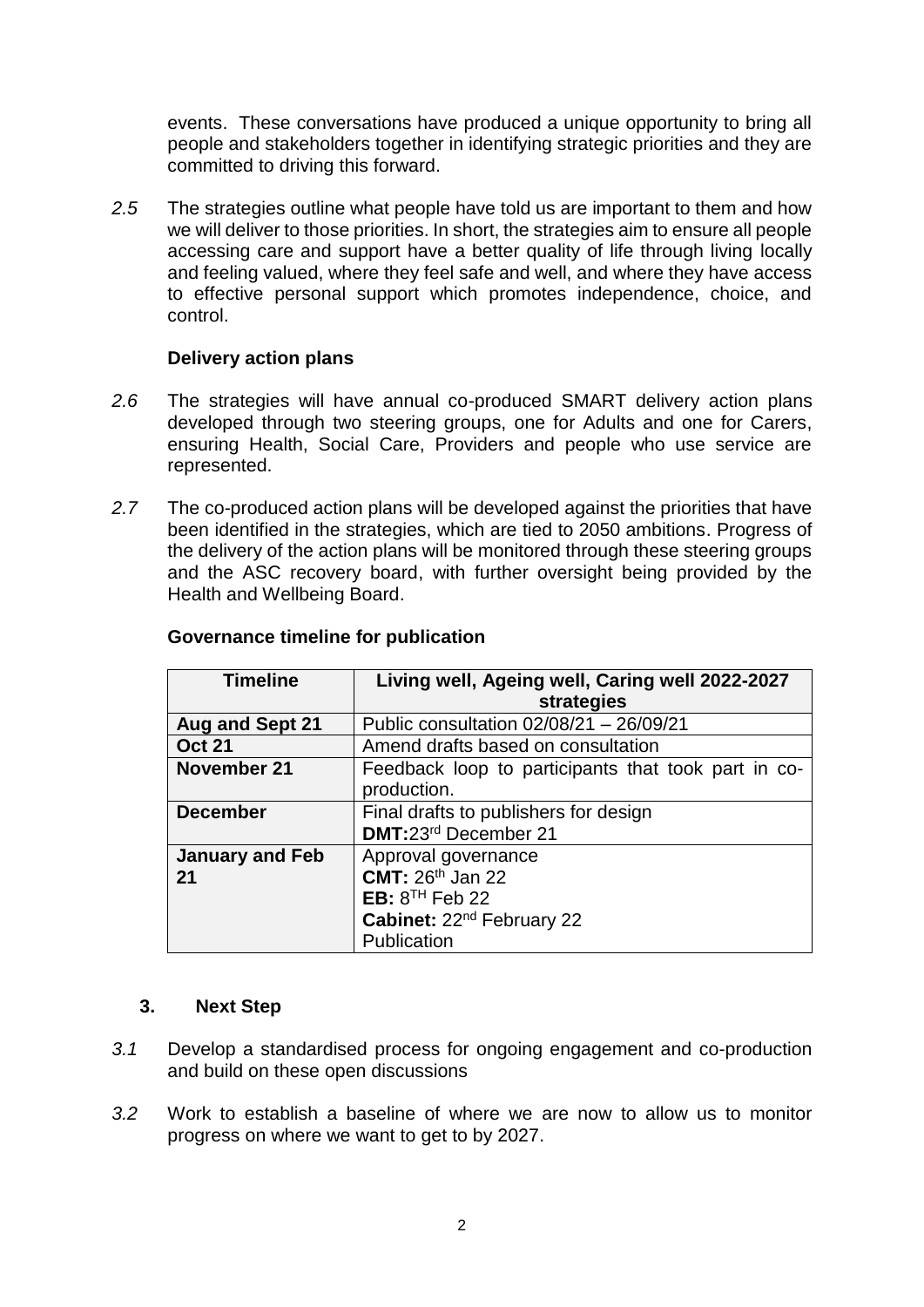- *3.3* Establish an Adults and Carers steering group to develop and manage the delivery of annual action plans, ensuring Health, Social Care, Providers and people who use service are represented.
- *3.4* The annual co-produced delivery action plans will be developed against the priorities that have been identified in the strategies, which are tied to 2050 ambitions. The SMART action plans will be developed by the two steering groups in a co-produced way, and they will monitor progress of the delivery of plans. Each action or area identified will have a prospective lead, whether it be a LA officer, a provider or health colleagues.
- *3.5*
- *3.6* Overall progress of the delivery action plans will be monitored by the ASC recovery board, Pentana (2050 outcomes tool) and will have further oversight by the Health and Wellbeing Board.

# **4. Corporate Implications**

*4.1 Contribution to Southend 2050*  ASC Strategies contribute towards the following themes:

# Safe and Well

- SW01 People in all parts of the borough feel safe and secure at all times.
- SW02 Southenders are remaining well enough to enjoy fulfilling lives through their lives.
- SW03 We are well on our way to ensuring that everyone has a home that meets their needs.
- SW04 We are all effective at protecting and improving the quality of life for the most vulnerable in our community.

# Active and Involved.

- AI01 Even more Southenders agree that people from different backgrounds are valued and get on well together.
- AI02 The benefits of community connection are evident as more people come together to help, support, and spend time with each other.
- AI03 Public services are routinely designed and sometimes delivered, with their users to best meet their needs.
- AI04 A range of initiatives help communities come together to enhance their neighbourhood and environment.

# Connected and Smart

- CS1 It is easier for residents and people whop work here to get in and around the Borough.
- CS2 People have a wide range of transport options.
- CS3 We are leading the way in making public and private travel smart, clean and green.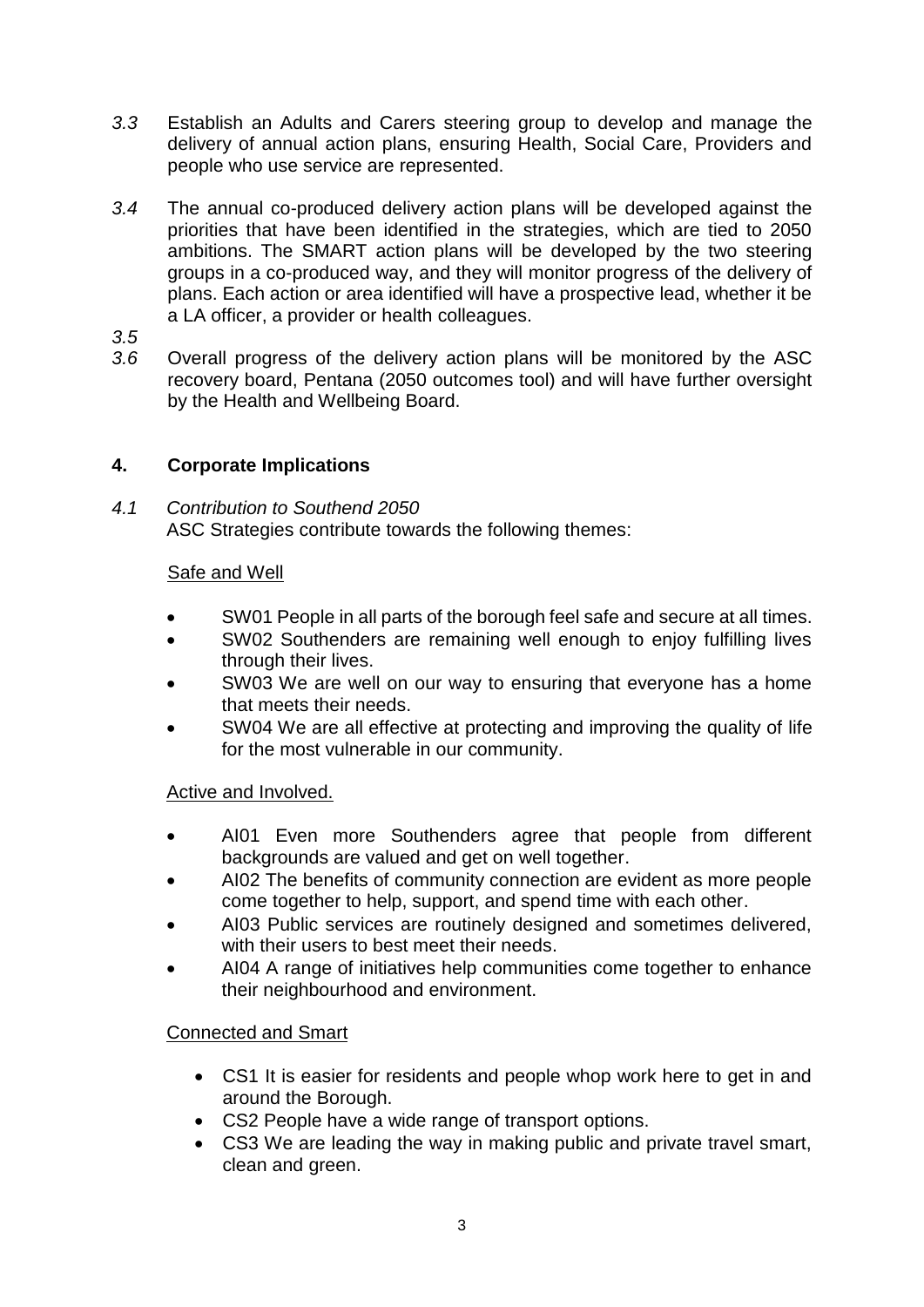CS4 Southend is a leading digital city with world class infrastructure, that enables the whole population.

# *4.2 Consultation and codesign/coproduction*

- *4.3* From January 2021 work began on coproducing three adult social care strategies. The drafts were produced after conversations with residents of Southend and contained three elements:
	- $\triangleright$  Caring Well
	- $\triangleright$  Living Well
	- $\triangleright$  Ageing Well

We met Cabinet members on the 19th of July 2021 to give a briefing on the draft five-year Adult Social Care Strategies.

*4.4* Southend on Sea Borough Council carried out a public consultation on the Strategies between 2nd August 2021 to 26th September 2021. The website *'Your Say Southend'* was the main online consultation space. It included information about the strategies, surveys and room for ideas for anyone wishing to engage.

|                       | <b>Total Visits</b> | <b>Max</b><br><b>Visitors Per</b><br>Day | <b>Visited</b><br><b>Multiple</b><br>Project<br><b>Pages</b> | <b>Downloads</b><br>of Strategies | <b>Completed</b><br>surveys |
|-----------------------|---------------------|------------------------------------------|--------------------------------------------------------------|-----------------------------------|-----------------------------|
| Caring<br>Well        | 314                 | 46                                       | 61                                                           | 36                                |                             |
| <b>Ageing</b><br>Well | 382                 | 56                                       | 79                                                           | 40                                | 25                          |
| <b>Living Well</b>    | 488                 | 80                                       | 81                                                           | 32                                | 29                          |

- *4.5* We originally planned to hold face to face engagement sessions but due to Covid restrictions these were moved online and took place via Teams and Zoom. We know that not everyone has online access and so we included the options of holding telephone consultations and using paper surveys.
- *4.6* We implemented an extensive comms plan which included targeted ads via social media as well as more traditional methods such as radio and mainstream news media. We undertook engagement with various partners and other stakeholders from across Southend. The consultation allowed for positive and collaborative work with partner organisations such as South Essex Homes, Project 49, HARP, Age Concern and Mind, CCG.
- *4.7* We held seven online events in September after the main holiday period had ended. At the request of the people involved we changed the format of the Learning Disability event as they preferred to draw something rather than participate in conversations and we produced an easy read version of the living well strategy.

# *4.8 Financial Implications*